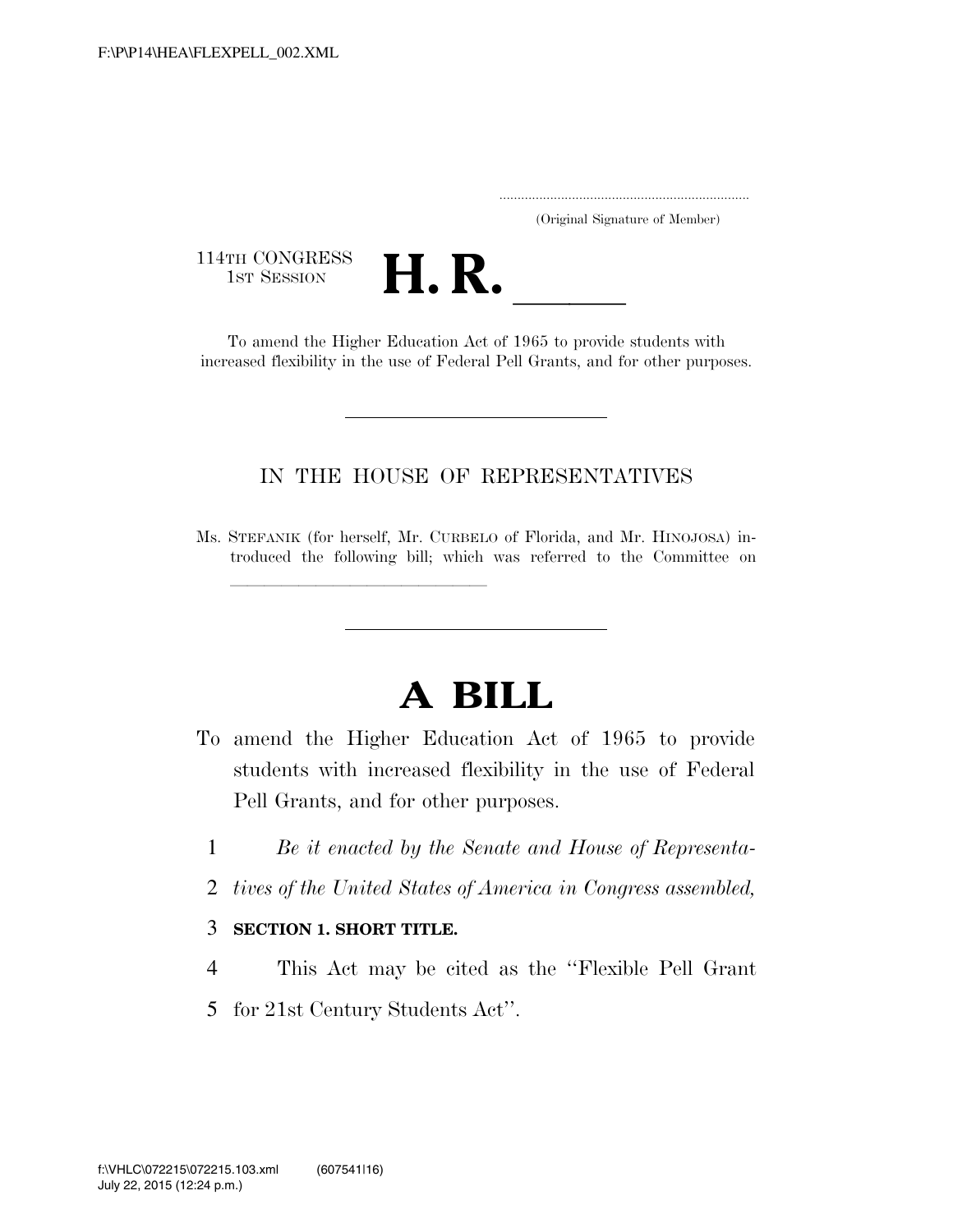## **SEC. 2. FLEXIBLE PELL GRANTS.**

 (a) PURPOSE AND AMOUNT OF GRANTS.—Section 401(b) of the Higher Education Act of 1965 (20 U.S.C. 1070a(b)) is amended by adding at the end the following: ''(8)(A) Notwithstanding any other provision of this subsection, an eligible student who has received a Federal Pell Grant during an award year, and is enrolled in an eligible program for one or more additional payment peri- ods during the same award year, may receive an additional Federal Pell Grant for such additional period or periods.

 ''(B) In the case of a student receiving more than one Federal Pell Grant during a single award year under subparagraph (A), the total amount of the Federal Pell Grants awarded to such student for the award year shall not exceed an amount equal to 150 percent of the amount of the Federal Pell Grant award determined under para-17 graph  $(2)(A)$  for which such student is eligible during such award year.

 ''(C) At or before the time of disbursement of a Fed- eral Pell Grant under subparagraph (A) to a student, the institution in which the student is enrolled shall notify the student that any payment period for which the student receives a Federal Pell Grant shall count towards the stu-24 dent's duration limits under subsection  $(c)(5)$ .

 ''(D) In this paragraph, the term 'eligible student' means a student who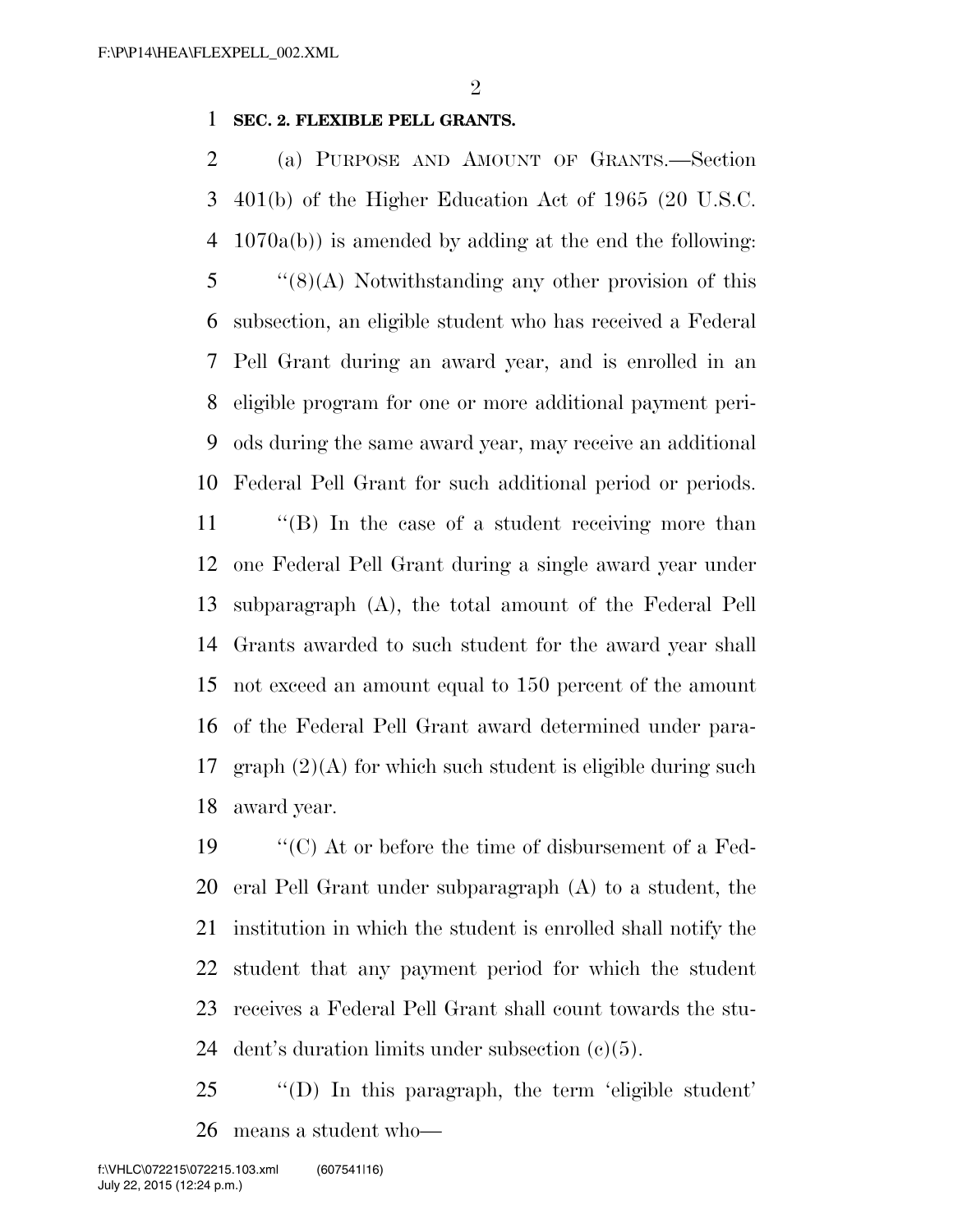1  $\lq$  (i) continues to meet all eligibility require- ments to receive a Federal Pell Grant under this section; and

 ''(ii) is accelerating progress toward a degree or certificate.

 "(E)(i) In this paragraph, except as provided in clause (ii), a student shall be considered accelerating progress toward a degree or certificate during an award year if, during such award year—

 ''(I) the student completes the credit hours (or credit hour equivalencies) of an academic year of the student's eligible program that are necessary for the student to enroll, during such award year, in credit hours (or credit hour equivalencies) that are attrib- utable to a second academic year for such program; and

17 ''(II) during the payment period or periods for which the student desires to receive a Federal Pell Grant under subparagraph (A), the student enrolls in credit hours (or credit hour equivalencies) that are attributable to a second academic year for the student's eligible program.

 ''(ii) The financial aid administrator at an institution 24 may waive the requirement of subparagraph  $(D)(ii)$ , if the financial aid administrator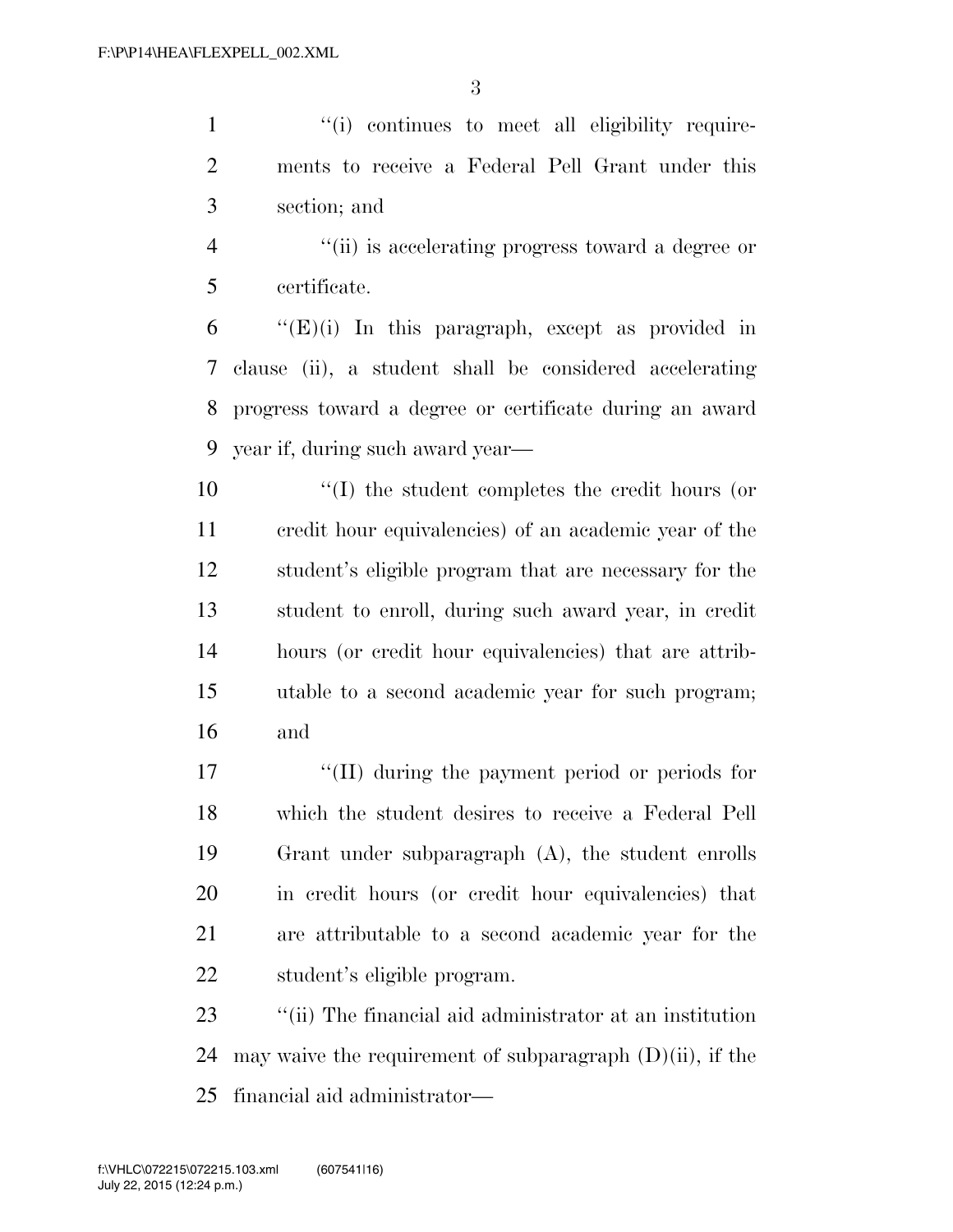| $\mathbf{1}$   | $\lq\lq$ determines that, due to circumstances be-           |
|----------------|--------------------------------------------------------------|
| $\overline{2}$ | yond a student's control, the student was unable to          |
| 3              | complete the credit hours described in clause $(i)(I)$       |
| $\overline{4}$ | of this subparagraph; and                                    |
| 5              | "(II) makes and documents such a determina-                  |
| 6              | tion on an individual basis.                                 |
| 7              | "(iii) In this subparagraph—                                 |
| 8              | "(I) circumstances beyond a student's control—               |
| 9              | "(aa) may include the student withdrawing                    |
| 10             | from classes due to illness or being unable to               |
| 11             | register for classes necessary to complete the               |
| 12             | credit hours described in clause $(i)(I)$ because            |
| 13             | such classes were not offered during the appli-              |
| 14             | cable period; and                                            |
| 15             | "(bb) shall not include withdrawing to                       |
| 16             | avoid a particular grade or failing to register              |
| 17             | for a necessary class that was offered during                |
| 18             | such period to avoid a particular instructor; and            |
| 19             | "(II) the term 'academic year', when used with               |
| 20             | respect to an eligible program at an institution, has        |
| 21             | the meaning given such term by the institution.              |
| 22             | $\lq(9)$ If a student is receiving a Federal Pell Grant      |
| 23             | for a payment period that spans 2 award years, the eligible  |
| 24             | institution in which the student is enrolled shall determine |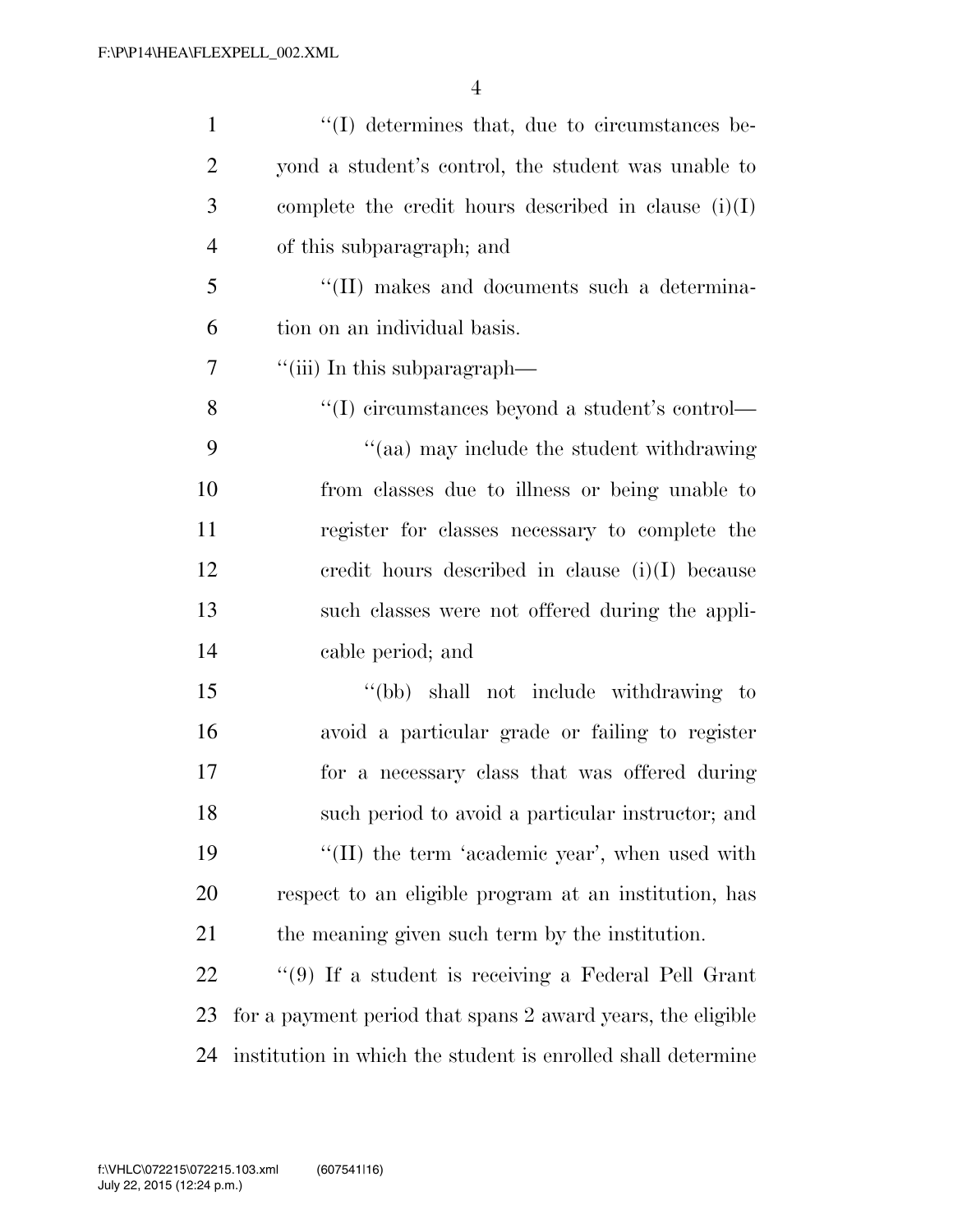the award year to which the additional period shall be as-signed.

 ''(10) A student may decline to receive any portion of a Federal Pell Grant for any payment period, except that the institution may establish a reasonable deadline by which the student may decline the Federal Pell Grant.''.

 (b) PERIOD OF ELIGIBILITY FOR GRANTS.—Section 9 401(c) of such Act  $(20 \text{ U.S.C. } 1070a(c))$  is amended by adding at the end the following new paragraph:

11  $\frac{1}{6}(6)$  The Secretary shall issue to each student re- ceiving a Federal Pell Grant, an annual status report which shall—

 ''(i) inform the student of the remaining period during which the student may receive Federal Pell Grants in accordance with paragraph (5), and pro- vide access to a calculator to assist the student in making such determination;

 ''(ii) include an estimate of the Federal Pell Grant amounts which may be awarded for such re- maining period based on the student's award amount determined under paragraph (2)(A) for the most recent award year;

24 ''(iii) explain how the estimate was calculated and any assumptions underlying the estimate;